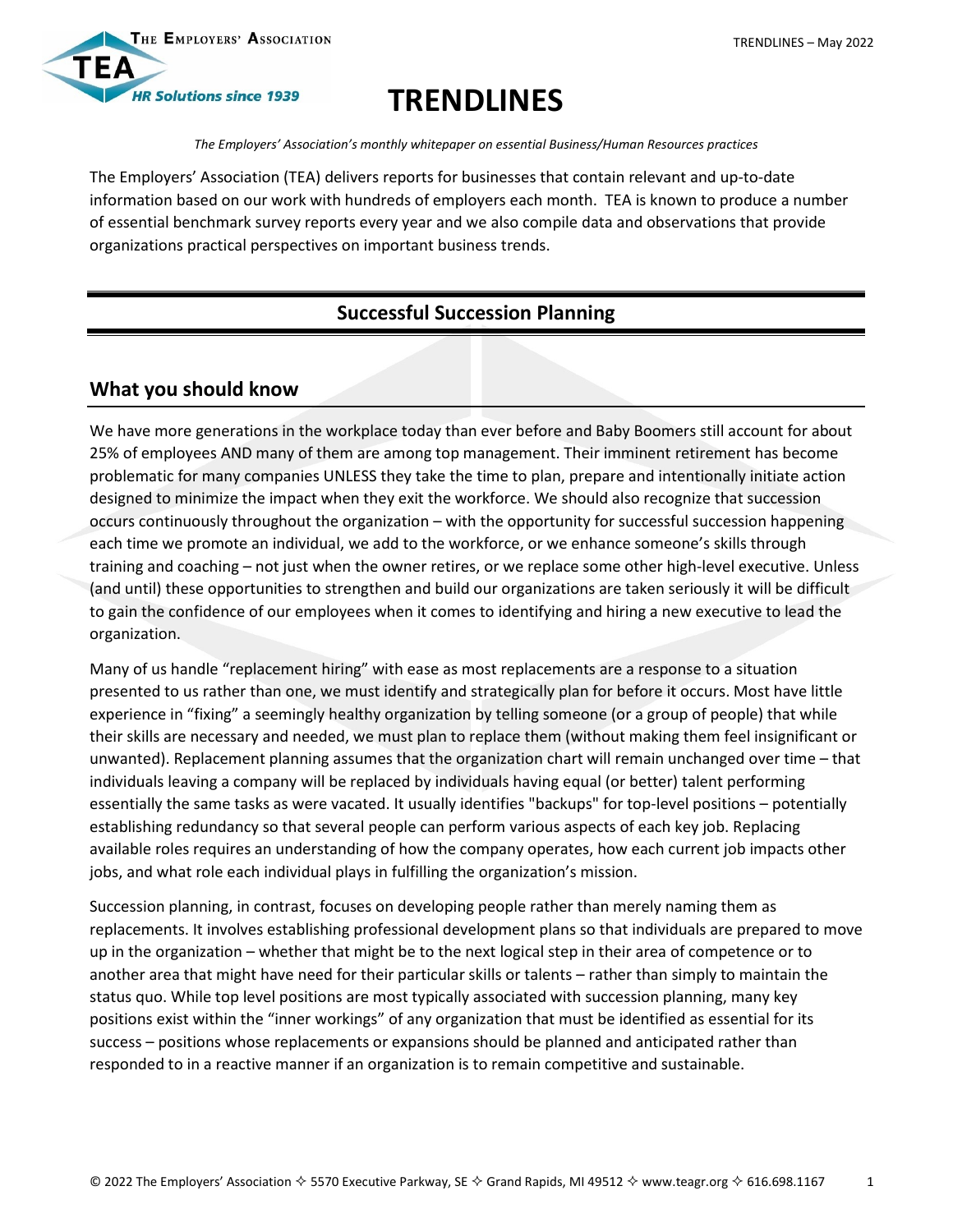#### **What we know**

At its core, succession planning includes:

- Identifying which positions need to have a successor(s)
- Identifying people who (with the right development) can successfully move into those roles
- Assessing the "readiness gap" between the employee's current abilities/experiences and the new position's needs
- Ensuring the successor(s) are equipped, supported, and not feeling threatened by the opportunity

The succession process must be deliberate and planned, gently balancing an employee's ego ("Are you trying to replace me") with the business ("We cannot do what we do without strong leaders"). The process should not make someone feel as though they are being forced out yet should not keep other employees hanging on "just in case" something opens up. It can provide an opportunity to add diversity to a leadership group to help the organization think and behave more inclusively (internally and externally) but should not sacrifice "proven abilities" with "potential abilities" without strong and intentional reasons. The best time to begin planning for succession is when there is not an immediate need as a thoughtful and thorough approach can be used rather than a reactionary and short-sighted response to a crisis.

Succession should begin with a realistic review of the organization's mission and vision – affirming or modifying what it is and what it wants to become – rather than focusing upon critical needs identified by a few select "key" people that could perpetuate any flaws or weaknesses that may have existed for years. As with any hiring decisions, it can be easy to fill a role to meet the immediate needs. While it may take longer to look for the knowledge, skills, and abilities that will meet the needs on the horizon, it is critical that succession look NOT ONLY to what might be needed now but also towards what will be required in the future…a strategic process that should be future-oriented and developmentally focused. Having worked with many non-profit organizations (identifying whether a Board wishes to "stay the course" or move in a different direction) and family-owned companies (working to establish credibility for "next generation" leaders is a "make or break" concept), we recognize that every succession issue is different but must be looked at from both a short-term transition and a long-term success point of view.

Organizations can spend a lot of time and effort in the "planning" phase. Jobs can be analyzed and personality profiles utilized to identify the best "fit" in terms of aptitude and culture. Skill and experience should be relatively easy to examine so those "objective characteristics" are actually the least important when succession planning is in its initial stages. Creating a structure that considers individual characteristics, however, is wasted unless a potential successor is given the support (physically, mentally, and emotionally) to learn through failure. Expecting someone to "do everything right" often minimizes what is actually done by an individual due to his or her fear of failure. It is critical that candidates are chosen based on their experience (merit), their potential (promise) and their fit (personality tendencies) in order to ensure the success of the successor.

Scaling the process based on the available resources is always important. Larger organizations may have more resources but they will also have to consider more factors than a smaller organization. Larger organizations may have more key roles that need a pool of potential successors, but the larger pool of internal candidates often means more competition for a relatively few number of positions. Small organizations have less of those roles but there will also be less (internal) people to consider AND more job redundancy (the wearing of "multiple hats" and who does what when change begins to happen) becomes a critical factor. Family-owned businesses may choose a more gradual process where an employee (family member) takes on additional responsibility over time to demonstrate their knowledge, skills, and abilities to others. Many family-owned businesses have discovered that credibility can be gained better OUTSIDE the organization by demonstrating success for someone else than it can be gained INSIDE the organization where a highly qualified family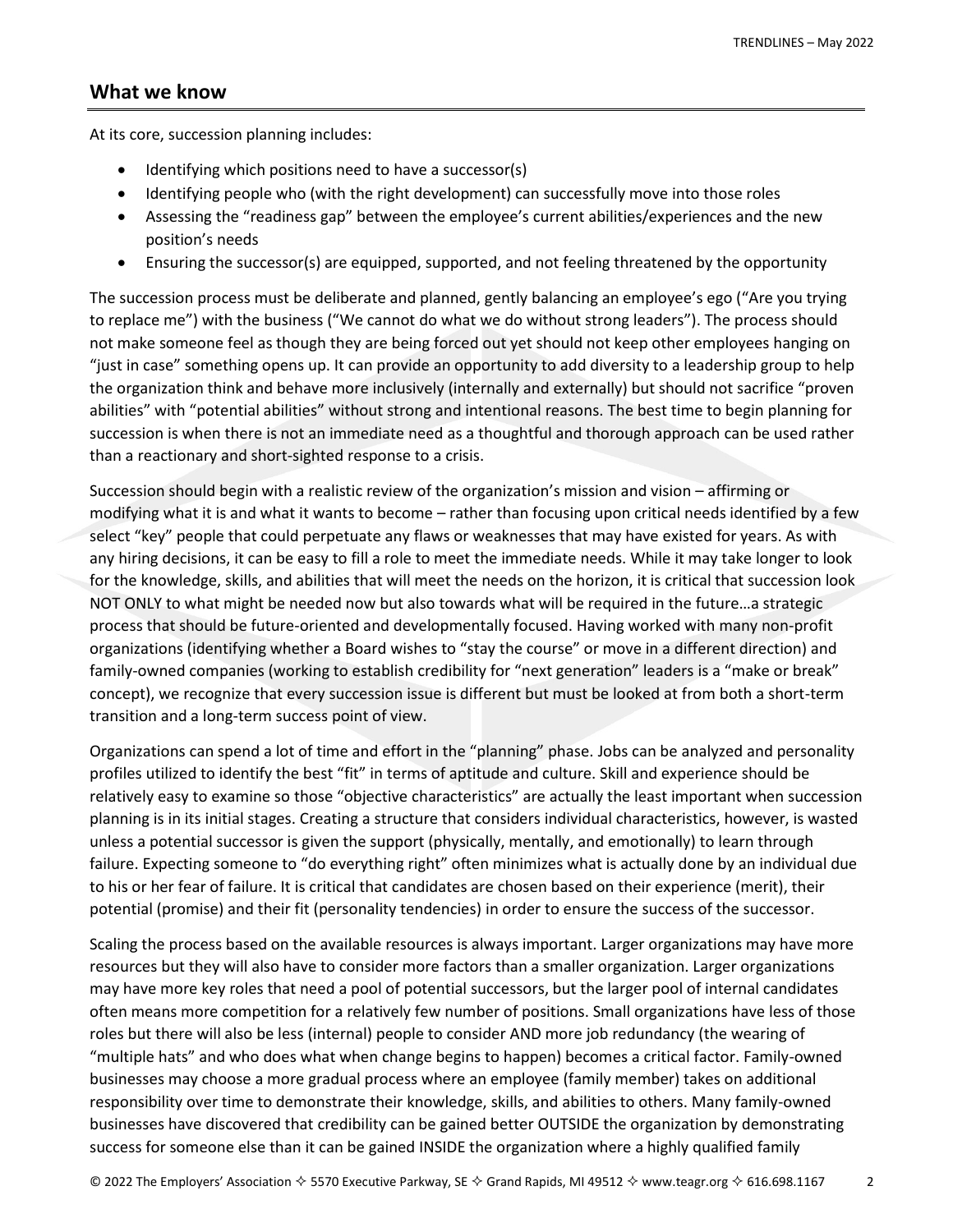member will have to fight the perception of entitlement. In the end, a successful successor will be the individual that is truly the most qualified (skills and experience) having the ability to balance "tradition" and "emerging needs" with humility, honesty, and the ability to recognize (and reward) the contributions of others. Additionally, TEA has helped with many "short-term" successions that were designed to provide mentoring or coaching to emerging leaders within an organization – experienced experts who are hired specifically to develop the skill sets, confidence and competencies of employees slated for long-term growth within a company.

### **What it means**

Organizations have defined "life cycles" that must be considered, recognized, and addressed through the succession process. When promoting an individual to a new position or replacing a key executive that has left the organization, we must pay attention to and address the "readiness gap" that may exist between what a successor knows through past experience, what might be possible as demonstrated by an individual's performance, and what must be done to perform a new job. To ensure success during the succession process an organization must:

- Create an inventory of employees' existing knowledge, skills, and abilities
- Determine the key competencies (sets of knowledge, skills, and abilities) needed to perform the new role (currently and in the future)
- Identify the developmental experiences needed to bridge any gaps that would keep an employee from successfully performing the job
- Prioritize specific competency deficiencies and engage in formal training or mentoring to resolve them
- Offer job shadowing opportunities (if possible not always practical for higher-level positions)

Provide stretch assignments to employees within the succession system to increase their ability to originate new processes and take on additional responsibilities

## **What you can do**

Whether it is a formal (documented) plan or an informal (practical/hands-on) approach, organizations must plan for both natural attrition and unexpected turnover within their key management structure. Sustainability (and credibility with employees) does not usually "just happen in spite of what is done rather than because of it" or "magically appear through divine intervention. Successful succession is an intentional process that occurs only after considerable thought and planning have been exercised by a knowledgeable group of individuals having the best interest of both the company AND its employees as primary drivers. When planning for succession, consider the following:

- Conduct a training needs analysis / skills assessment with current employees and identify unmet needs / work requirements to strengthen your internal candidate pool using well-designed and targeted training programs that can produce measurable results or observable change.
- Clarify both ownership and/or senior management expectations for the succession process before planning begins and secure support for the ongoing process (which is more than a short-lived event).
- Establish "competency models" for potential candidates. Competency models focus on those abilities that lead to outstanding *individual* performance – considering both "fit" (culture), "function" (needed skills and abilities), AND potentially most important "aptitude" (personality comparison between job requirements and an individual's profile). Look at each potential successor in terms of individual abilities, positional needs, and organizational requirements.